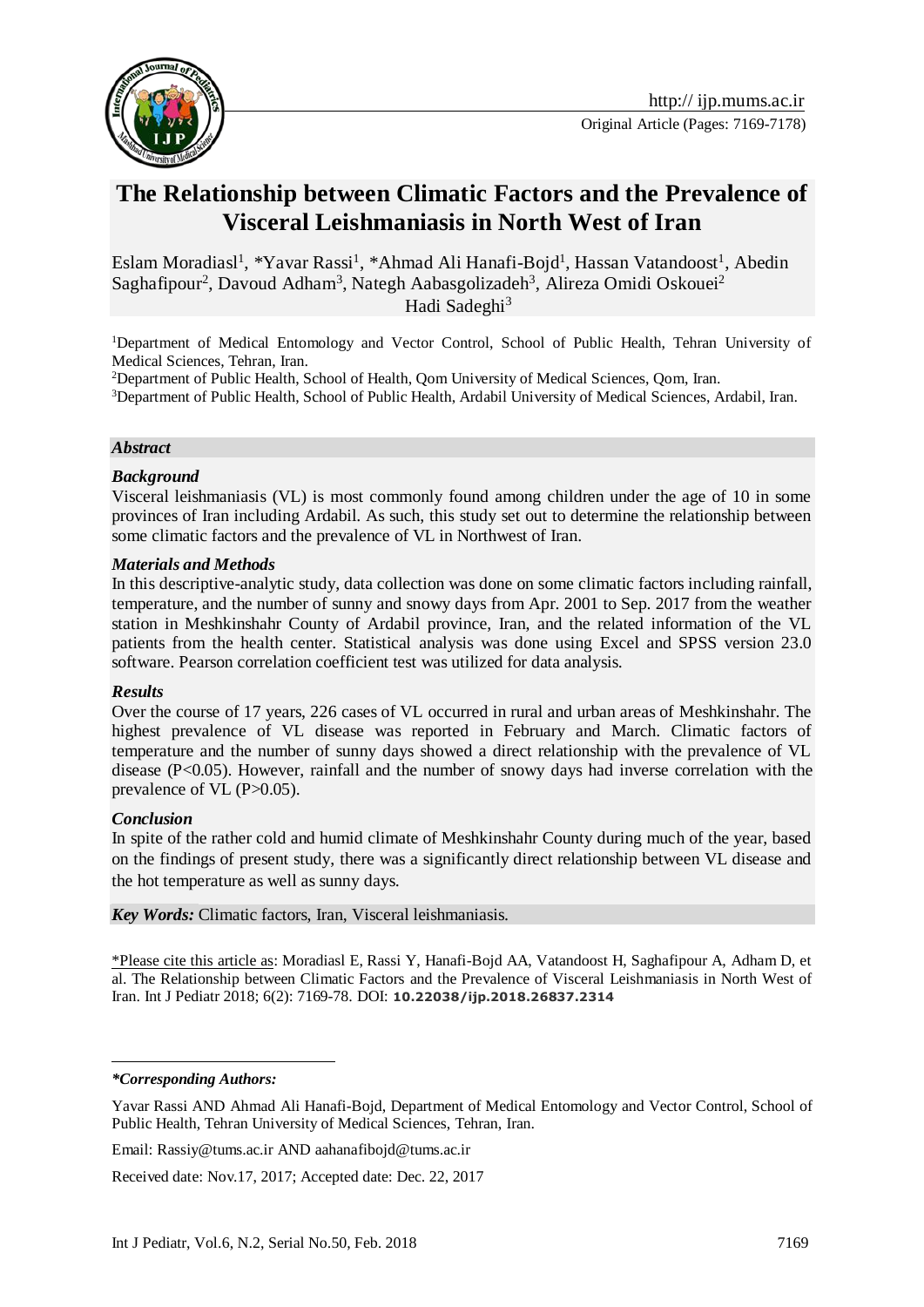# **1- INTRODUCTION**

 Visceral leishmaniasis (kala-azar, VL) is an important infectious disease which is caused by a variety of *leishmania donovani complex*. The causative agent of disease in the widespread Mediterranean region, including Iran, is *Leishmania infantum*, and its second etiologic agent is *leishmania tropica* (1). The main reservoirs of this disease in Iran are dog and canidae family (2) and the vectors are various species of sand flies, including *phlebotomus major*, the dominant species in Iran (3). In the absence of a diagnosis and timely treatment of the disease in humans, the disease can have a maximum case fatality rate of 98%, especially in children (4). Currently, leishmaniasis is endemic in 98 countries across 5 continents; including Asia, Europe, Africa and the United States (5). Among them 72 are developing countries and 13 underdeveloped countries (6).

The prevalence of this disease is 12-14 million cases in the world and its annual incidence is 1.5-2 million cases. There are about 500,000 new cases of VL happening every year in the world. According to WHO reports, more than 350 million world people are living in high-risk areas exposed to a variety of leishmaniasis. Approximately 90% of VL disease is reported from 5 countries, including Bangladesh, India, Sudan, Nepal and Brazil. According to official reports, the annual mortality rate due to VL was 59,000 cases (7). In Iran, VL is characterized as the Mediterranean type of disease whose agent is a parasitic infection found mostly among children under the age of 10 and is endemic in some provinces of the country (8). At present, the endemic form of VL disease has been proven in 5 provinces of Iran including Ardabil, East Azarbaijan, Fars, Bushehr and Qom; although sporadic cases are reported from other provinces of the country as well (9). The first report of the disease in Iran was in 1949 after which year at least four provinces had the endemic foci. This disease was reported in Ardabil, Fars, East Azerbaijan and Bushehr provinces (10). Ardabil province had 25-40% of the total number of patients with VL in the whole country and hence is regarded as one of the major focuses of this disease (11). One of the most important areas with regard to the occurrence of Kala azar otherwise VL in Ardabil is Meshkinshahr County. More than 66 percent of reported cases of disease were from Meshkin Shahr (12). The prevalence and distribution of most diseases, including visceral leishmaniasis, are also affected by ecological factors in addition to economic, social and cultural issues. Among the ecological factors affecting the prevalence of this disease, climatic factors are considered as the critical ones (13, 14). Numerous studies have shown the impact and correlation of ecological factors, including the climatic factors with all types of leishmaniasis and their vectors (15-18).

One of these studies found a significantly inverse correlation between climate factors such as relative humidity and leishmaniasis (16). Furthermore, the effect of temperature and humidity on the growth and survival of sand flies has been observed in leishmaniasis vectors (17). In addition, the impact of ponds and rivers in maintaining soil moisture and the feeding of sand flies has been considered in some parts of the Bihar state of India (18). According to the reports provided by Meshkinshahr health center, there has been a higher incidence of VL disease in the region, which has led to the death of children under the age of 10 years old. Therefore, this study aimed at determining the relationship between some of the factors of climate (temperature, rainfall, sunny and snowy days and frost) and the incidence of VL disease in Meshkinshahr County of Ardabil province, Iran.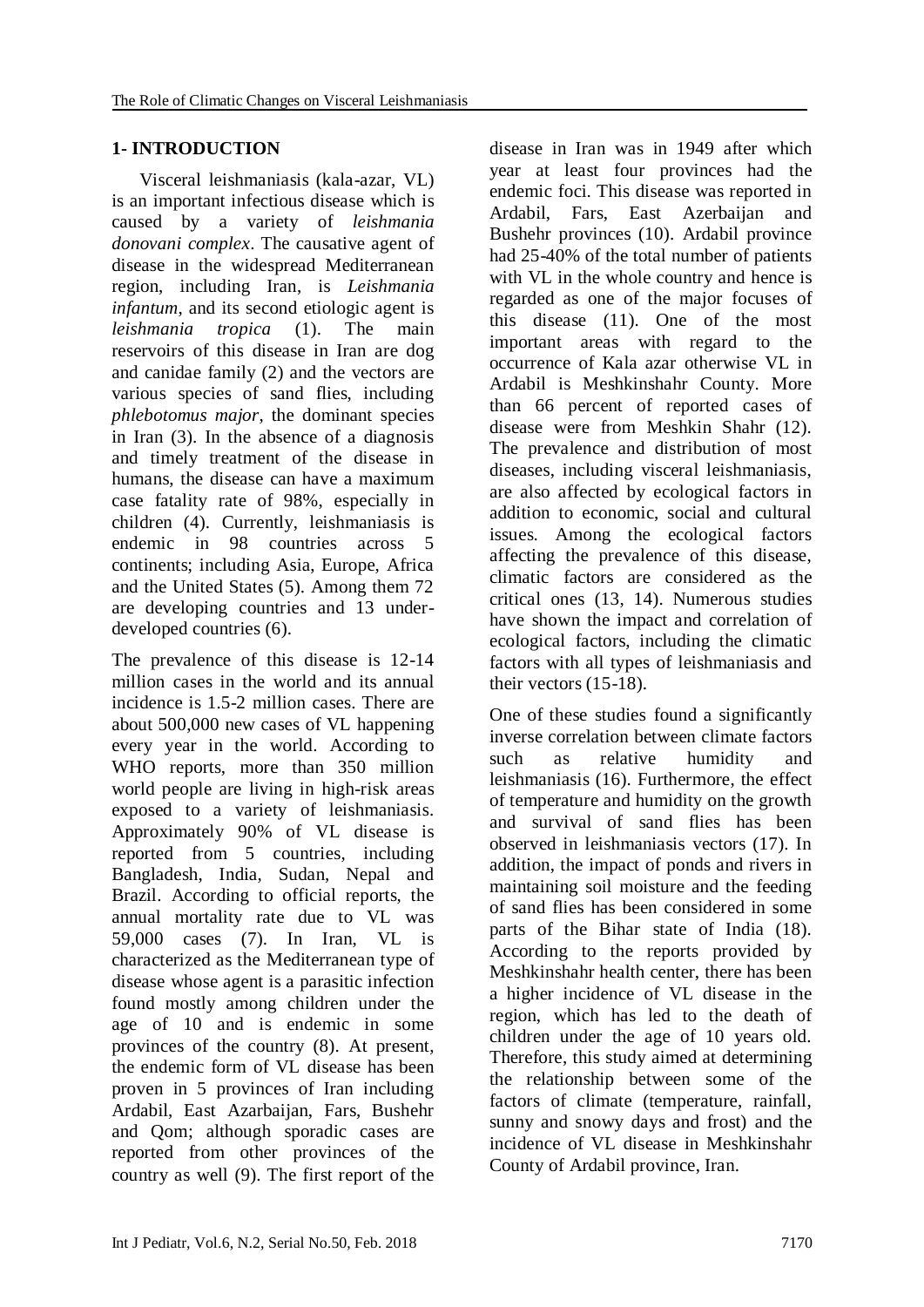#### **2- MATERIALS AND METHODS**

#### **2-1. Design and population**

 Ardabil province, located in the North West of Iran , bordered by the [Republic of](https://en.wikipedia.org/wiki/Azerbaijan)  [Azerbaijan,](https://en.wikipedia.org/wiki/Azerbaijan) the provinces of [East](https://en.wikipedia.org/wiki/East_Azerbaijan_Province)  [Azerbaijan,](https://en.wikipedia.org/wiki/East_Azerbaijan_Province) [Zanjan,](https://en.wikipedia.org/wiki/Zanjan_Province) and [Gilan,](https://en.wikipedia.org/wiki/Gilan_Province) has an area of approximately 18011 km² (**Figure.1**). This study was performed from April 2001 to September 2017 in Meshkinshahr County of Ardabil province [\(38.2514°N](https://tools.wmflabs.org/geohack/geohack.php?pagename=Ardabil_Province¶ms=38.2514_N_48.2973_E_region:IR_type:adm1st)  [48.2973°E,](https://tools.wmflabs.org/geohack/geohack.php?pagename=Ardabil_Province¶ms=38.2514_N_48.2973_E_region:IR_type:adm1st) with the elevation of almost 1341 meters above sea level) (**Figure.1**).

Meshkinshahr is located in the central part of the province with a population of 171,000. It has 4 districts, Central, Arshaq, Moradlou and East Meshkin. It has a mountainous climate and is located on the slopes of mount Sabalan. The average annual minimum and maximum temperature is  $-4.6^{\circ}$ c and  $30^{\circ}$ c in January and July, respectively. Total annual rainfall is about 361.2 mm. The relative humidity in the region is about 73% and 48% in December and June, respectively (19).



**Fig.1**: The study area in Ardabil province, Northwest of Iran.

#### **2-2. Methods**

In the present study, climatological data such as temperature, rainfall, the number of sunny and snowy days from April 2001 to September 2017 were obtained from the synoptic meteorological office of Meshkinshahr. In addition, all data about Kala azar patients in Meshkinshahr, the endemic focus of VL, was collected during this period, including complete data of patients diagnosed and treated by doctors in hospitals and health centers. It should

be mentioned that the history of these patients had been officially reported to the management office of the Ministry of Health. Patient demographic information along with other specifications, including place of residence, travel history, disease symptoms, contact with reservoirs, examination results and treatment outcomes from patient records and individual examination forms were recorded and extracted from medical record files of patients.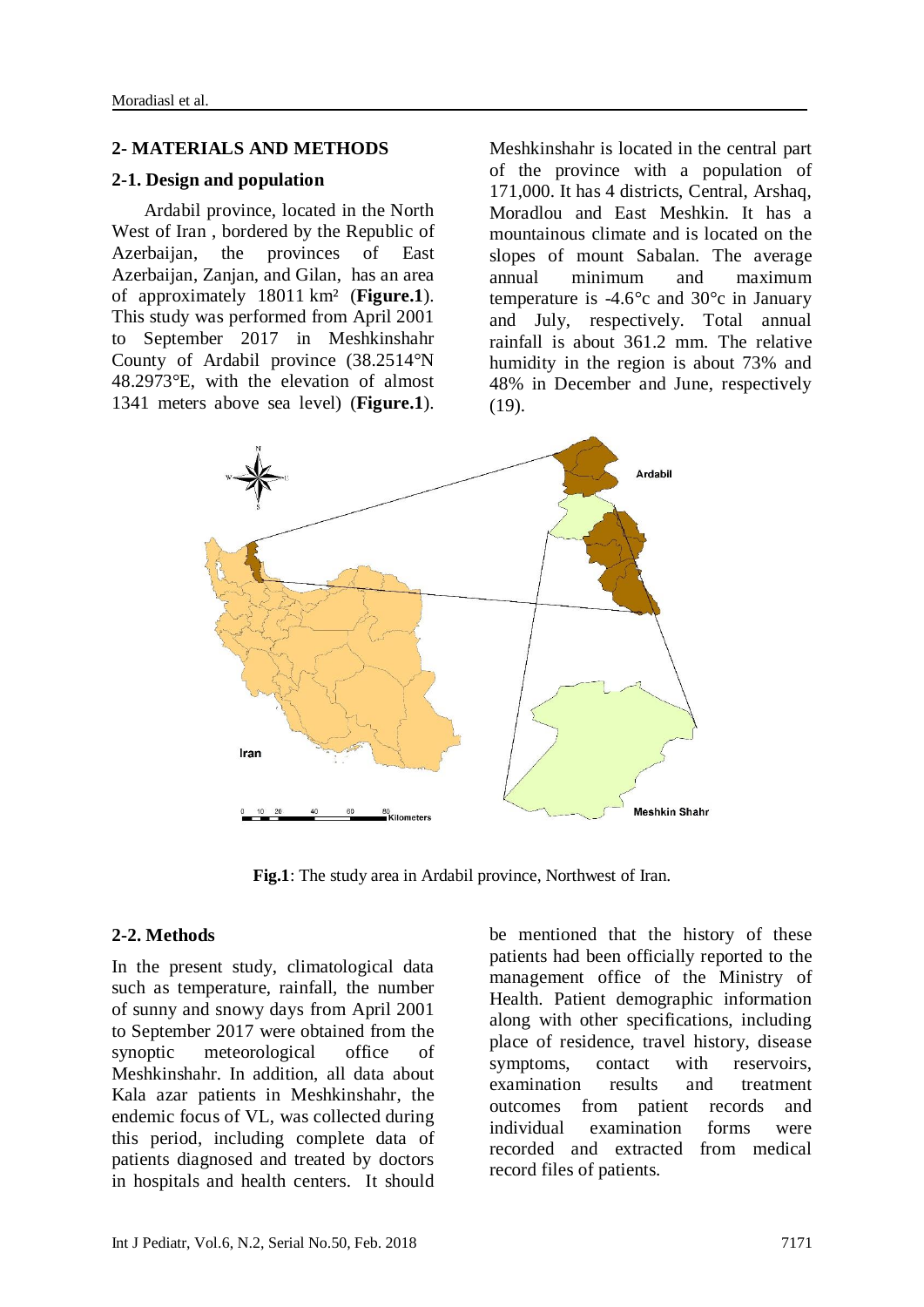### **2-3. Ethical consideration**

At first, the coordination and permission letter was taken from department of disease prevention and control in Ardabil provincial Health Center. It should be mentioned that before the start of the study, the target group was briefed about the objectives of the study and ensured of the confidentiality of their personal information.

# **2-4. Inclusion criteria**

The inclusion criteria were being a permanent resident in urban or rural districts of Meshkinshahr in Ardabil Province, Iran.

# **2-5. Exclusion criteria**

The exclusion criteria were being non-Iranian and not living permanently in the study area.

### **2-6. Data Analyses**

Statistical analysis was performed using SPSS version 23.0 software. Pearson correlation coefficient test was used for data analysis at the significance level of P>0.05. GIS3.2 software was used to draw up the map.

#### **3-RESULTS**

 A total of 226 cases of VL (58.5% males and 41.5% females) were reported in Meshkinshahr County during the study period, namely from 2001 to 2017. Most VL cases (21%) occurred in 2001 and the lowest number of cases (0.5%) were reported in 2013 (**Table.1**).

Regarding the age group, 99.5% of patients were under 10, of whom 86% were under 4. 81.5% of cases were residents in rural areas (**Figure.2**). VL cases had been distributed across 35 regions of Meshkinshahr. Twelve percent of patients were in the Eastern Meshkin,

Moradlou and Arshaq and 88% were in the central district of the county. Regarding the seasonal distribution of VL disease, it was shown that the highest rate of reported cases of infection, i.e. 80 cases (35.40%) occurred in winter, 56 cases (24.78%) in spring, 49 cases (21.68%) in autumn and 41 cases (18.14%) in summer. The results of the direct anti-globulin test (DAT test) also showed that 27% of the patients with a DAT index of 1/3,200 were treated and 7% were diagnosed and treated who had a DAT index of 1 /2,560.

During the last 15 years, the average annual rainfall in Meshkinshahr was 392 mm, with the average monthly temperature being  $11 \degree$  C (absolute minimum of - 8 and absolute maximum of 38.5 degrees). According to the results of this study, the highest number of VL disease occurred in April, when the average monthly rainfall was 44 mm with the mean temperature of 9 ° C and the lowest was in October, with an average monthly rainfall of 30 mm and a mean monthly temperature of 15 $\degree$  C. These changes indicate that the average annual temperature increased by 1.5  $\degree$  C annually and the average annual rainfall increased by 1 mL (**Figure.3**).

The highest prevalence of VL disease was reported to be in February and March (**Figure.4**). The results of single-variable linear regression analysis for the relationship between mean annual temperature and mean annual rainfall and incidence of VL showed that there was a significantly indirect relationship, that is the incidence of VL disease decreased with an increase of temperature and the number of sunny days (P<0.05) (**Table.2**). Snowy days, rainfall and wind speed did not have a significant relationship with an increase or decrease of disease (P>0.05).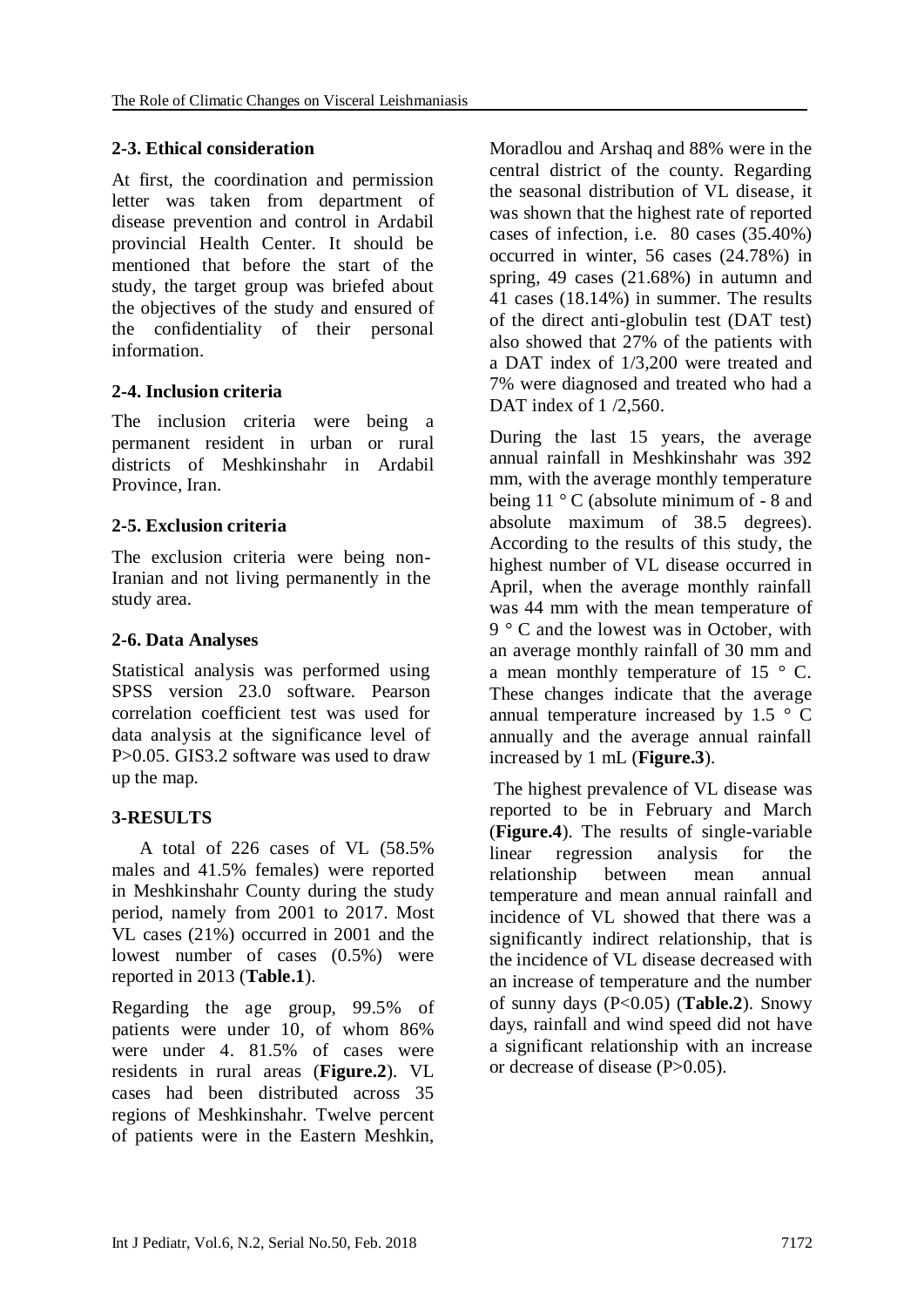| Year | Annual of rain fall | Annul of temperature | Number of VL    |
|------|---------------------|----------------------|-----------------|
| 2001 | 27                  | $11\,$               | 43              |
| 2002 | 25.5                | 10.5                 | 42              |
| 2003 | 30.1                | 90.6                 | 27              |
| 2004 | 43.3                | 10.6                 | 20              |
| 2005 | 33.4                | 10.5                 | $\overline{12}$ |
| 2006 | 22.3                | 10.9                 | $\overline{11}$ |
| 2007 | 34.7                | 10                   | 11              |
| 2008 | 24.4                | 10.2                 | 11              |
| 2009 | 28.9                | 10.5                 | $\overline{8}$  |
| 2010 | 35.6                | 12.8                 | $\overline{4}$  |
| 2011 | 45.2                | $\overline{9.6}$     | 6               |
| 2012 | 41.3                | 11.6                 | $\overline{4}$  |
| 2013 | 29.9                | 11.8                 | $\mathbf{1}$    |
| 2014 | 27.8                | 12.2                 | $\overline{2}$  |
| 2015 | 28                  | 12.5                 | $\overline{3}$  |
| 2016 | 29.5                | 13.2                 | 14              |
| 2017 | 24                  | 13.7                 | $\overline{7}$  |

| <b>Table-1:</b> The annual data of visceral leishmaniasis cases and climatic factors in Northwest of Iran. |  |
|------------------------------------------------------------------------------------------------------------|--|
|------------------------------------------------------------------------------------------------------------|--|



**Fig.2:** The comparison of Visceral leishmaniasis cases in rural and urban areas in Northwest of Iran (2001-2017).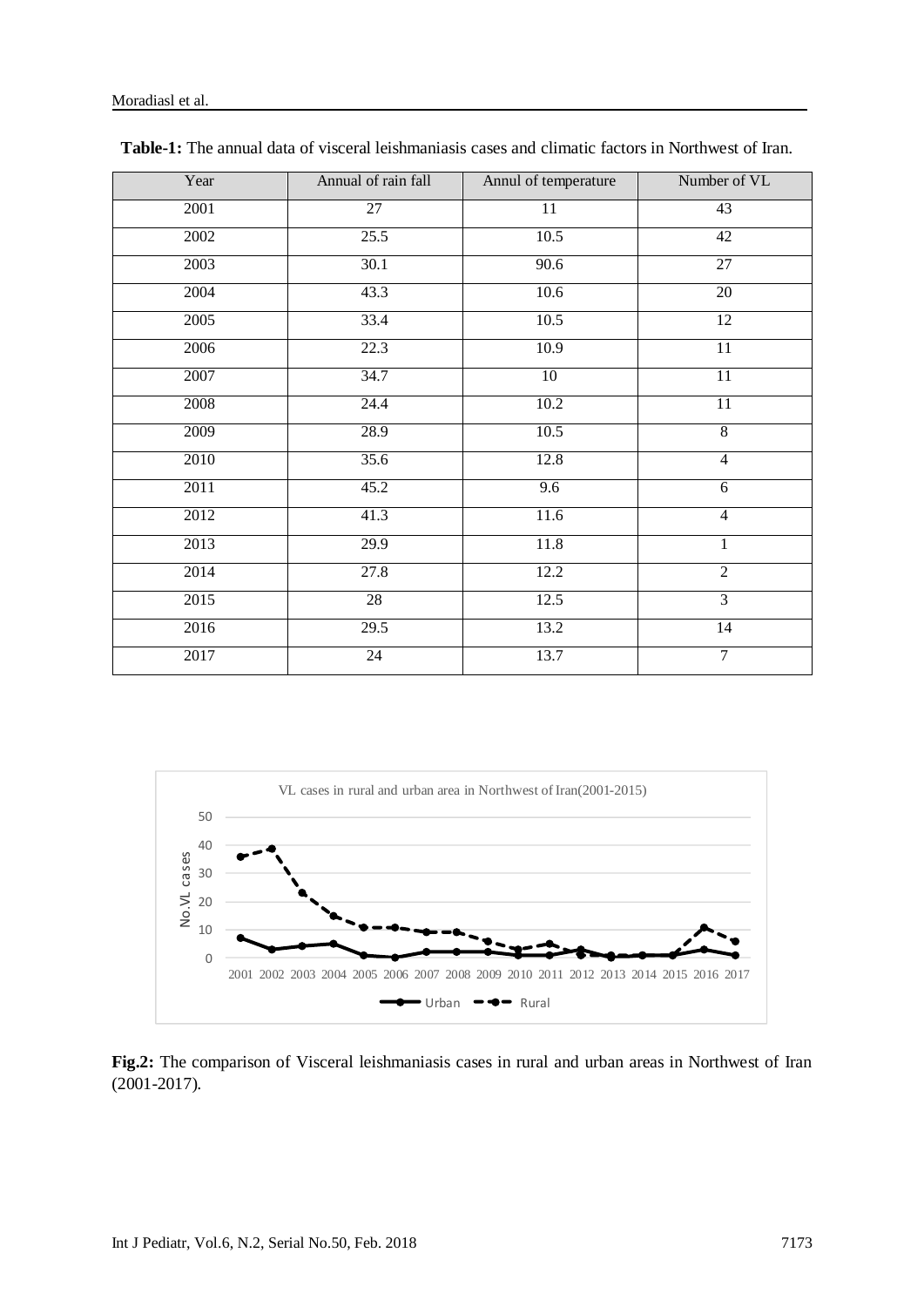

**Fig.3:** The relationship between VL cases and temperature and rainfall in Northwest of Iran (2001- 2017).



**Fig.4:** Cases of Visceral leishmaniosis registered monthly in Northwest of Iran (2001-2017).

|                       |  | Table-2: The correlation matrix of temperature and rainfall by annual VL in Meshkinshahr, Ardabil |  |
|-----------------------|--|---------------------------------------------------------------------------------------------------|--|
| province (2001-2017). |  |                                                                                                   |  |

| Annual VL                      | Annual<br>temperature | Annual rain fall | Number snowy<br>days | Number of sunny<br>days |
|--------------------------------|-----------------------|------------------|----------------------|-------------------------|
| <b>Correlation Coefficient</b> | $-0.619$              | $-0.827$         | $-0.106$             | $-0.201$                |
| $Sig. (2-tailed)$              | .014                  | 0.064            | 0.468                | 0.047                   |
| Number of years (2001-2017)    |                       |                  |                      |                         |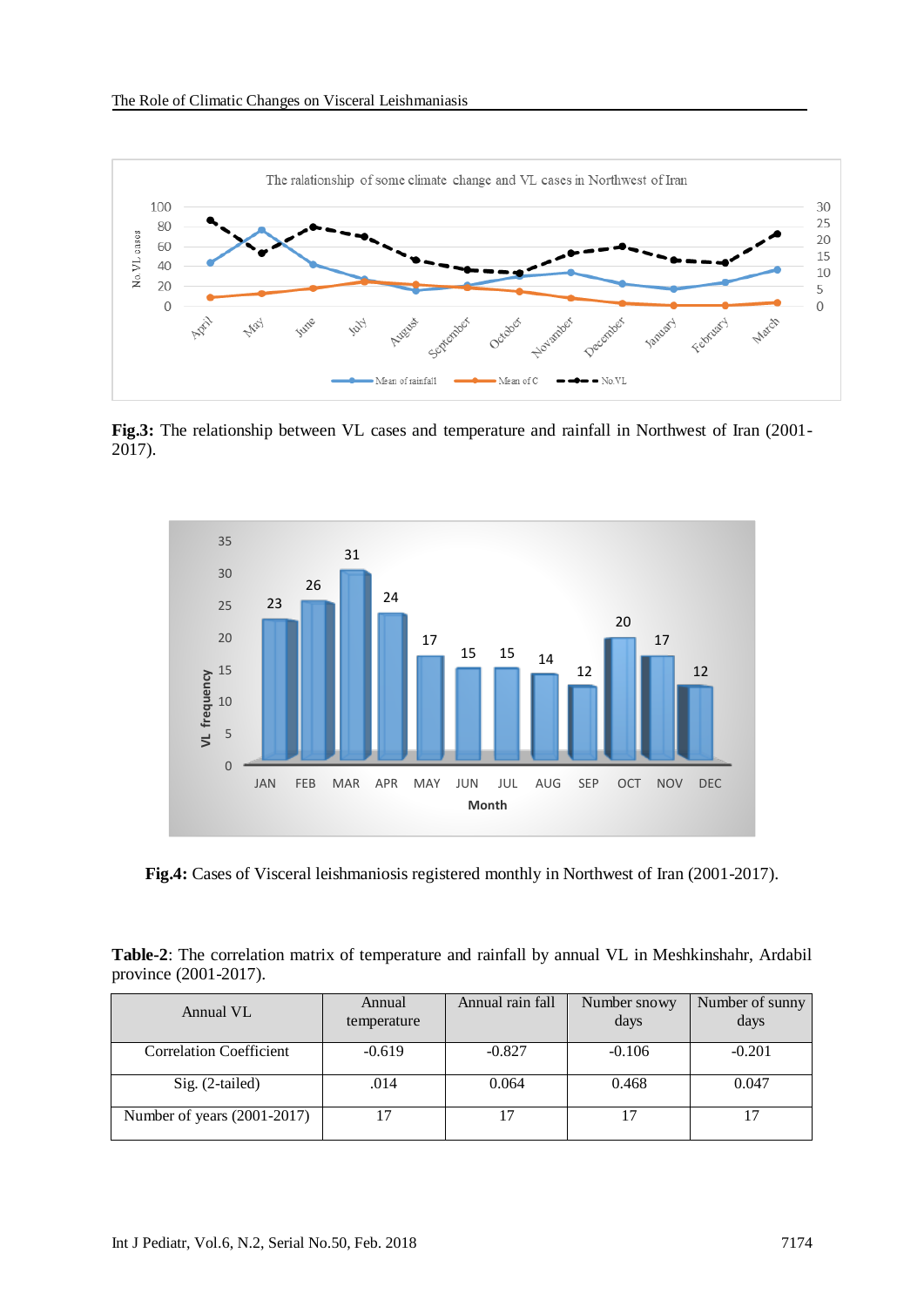# **4- DISCUSSION**

 In recent years, various studies have been carried out on some aspects of VL disease, including epidemiological features, laboratory diagnostic and therapeutic methods in some parts of Ardabil province (20). Due to the endemic presence of Kala azar in the world, including Iran, and the occurrence of more than 500,000 new cases annually on a global basis, conducting epidemiological studies continuously and identifying the epidemiological factors of this disease, especially in Iran and determining its relationship with different environmental and climatic conditions are deemed essential (21). The current study was an endeavor to examine the various epidemiological factors of the disease and its relation with some climatic variables from 2001 to 2017. It was found that the prevalence of disease in this county is much higher than in other counties in Ardebil province.

Out of 347 cases in the past 15 years in Ardabil province, 60% had been reported in Meshkinshahr, a finding which has been confirmed by previous studies such as Molai et al. (22) Kasiri et al. (23), and Moradi Asl and colleagues. In this study, the incidence of disease in the spring and winter was more than the other seasons, which is consistent with the studies of Tamuk et al. (24), Chobineh et al. (25) and Ebrahimi et al. (26), and which can be due to the incubation period of the disease in Iran, i.e. 8 months after the reception of infected bites of the vectors of the disease (20). The ratio of the male patients to females being 1.45 to 1 might be attributed to the type of clothing worn by the boys, which leaves parts of their bodies naked, and thus making them more vulnerable to VL disease. The results of the study by Mahami et al. (27) in Garmi County of Ardabil province and the study of Mirsmadi et al. (28) in Azarshahr, East Azarbaijan, were also consistent with the results of this study. However, the results of a study in India showed that the incidence of Kala azar before puberty did not show a significant difference between the two genders, but after puberty, it was higher in males than females, due to the significant difference in secretion of sex hormones in the female fetus after puberty (29). The results of this study indicated that more than 86% of cases have occurred in the age group of less than 4 years. Furthermore, in a study in Kerman (30), the cases were under 2 years old, but the results of a study in Turkey found a higher age group, namely from 5 to 10 years (31). In Brazil (32), and Turkey (31), the age of the infected child is estimated to be 4 years. The effects of climatic variables on the incidence of Kala-azar disease have been proven in different parts of the world, with the most important factors being rainfall and temperature (33, 34); however, its impact and relation with various diseases, including malaria and leishmaniasis are different (35).

The natural growth of all species of sand flies is done at temperatures above  $18 \degree$  C which is the threshold temperature for their life (6). Accordingly, the temperature of this area is between 18 and 30  $\degree$  C from June to September, which is higher than the threshold temperature. The seasonal activity of sand flies is also in the northwest from late May to early October. In this study, a significant correlation was found between the incidence of VL in different years and the average rainfall and annual temperature  $(P \lt 0.05)$ , but this relationship was indirect. Several studies in India (36, 37), and Brazil (38) have shown significant relationships between the incidence of disease and the temperature and rainfall.

# **4-1. Limitations of the study**

This study was designed based on registered data in health center of Ardabil province, Iran. The inherent nature of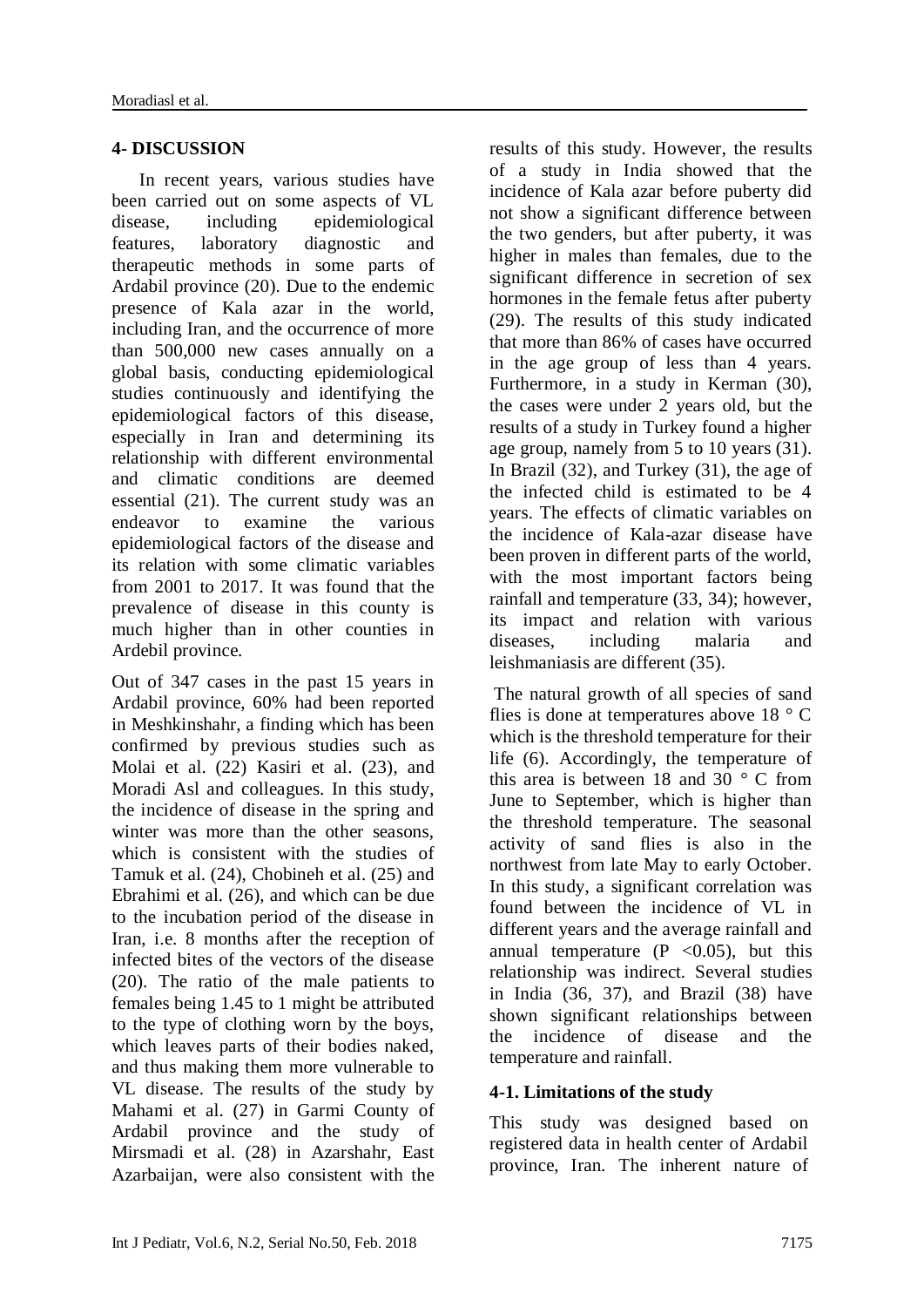second-hand data makes it difficult to delve deeply into the exact nature of the effect of climatic changes on visceral leishmaniasis in Meshkinshahr County in Ardabil province, Iran. To the best of authors' knowledge, this can be one of the limitations of the current study.

# **5- CONCLUSION**

 The study of epidemiological changes of Kala azar and the effects of some climate factors on the incidence of it in different years indicated that the incidence rate has been increasing after several years of decrease in Meshkinshahr, Ardabil province, Iran. These results showed that VL in Meshkinshahr has been re-emerging in recent years.

# **6- CONFLICT OF INTEREST:** None.

# **7- ACKNOWLEDGMENT**

The authors express their sincere gratitude to staff at Ardabil University of Medical Sciences and health centers in Meshkinshahr County. This study was funded and supported by the Tehran University of Medical Sciences (TUMS) under the Project Number 31437.

# **8- REFERENCES**

1. Ready PD. Biology of phlebotomine sand flies as vectors of disease agents. Annu Rev Entomol. 2013; 58: 227–50.

2. [Mohebali M.](https://www.ncbi.nlm.nih.gov/pubmed/?term=Mohebali%20M%5BAuthor%5D&cauthor=true&cauthor_uid=24454426) Visceral leishmaniasis in Iran: Review of the Epidemiological and Clinical Features. [Iran J Parasitol.](https://www.ncbi.nlm.nih.gov/pubmed/24454426) 2013; 8(3):348-58.

3. Mohebali M. Epidemiological Status of Visceral Leishmaniasis in Iran: Experiences and Review of Literature. J Clinic Experiment Pathol 2012 S3:003. doi: 10.4172/2161- 0681.S3-003.

4. Ahmed MAA, Ahmed AA, Omar SM, Adam GK, Abdallah TM, Ali AA. Epidemiology of visceral leishmaniasis among children in Gadarif hospital, eastern Sudan. BMC Public Health. 2016; 16:1234. doi:10.1186/s12889-016-3875-2.

5.Saghafipour A, Nejati J, Mozaffari E, Rezaei F, Gharlipour Z, Mirheydari M. The Effectiveness of Education Based on BASNEF Model on Promoting Preventive Behavior of Cutaneous Leishmaniasis in Students. Int J Pediatr 2017; 5(6): 5125-36.

6. Alvar J, Velez ID, Bern C, Herrero M, Desjeux P, et al. Leishmaniasis worldwide and global estimates of its incidence. PLoS ONE. 2012;7. doi: 10.1371/journal.pone.0035671.

7. Layegh P, Moghiman T, Hoseini SAA. Children and cutaneous leishmaniasis: a clinical report. J Infect Dev Ctries. 2013; 7(8):614–7. doi: 10.3855/jidc.2939.

8. Akhoundi B, Mohebali M, Babakhan L, Edrissian Gh, Eslami MB, Keshavarz H, et al. Rapid detection of human leishmania infantum infection: A comparative field study agglutination test. Travel Med Infect Dis 2010; 8: 305-10.

9. Fakhar M, Rahmati B. Visceral Leishmaniasis in Mazandaran Province and Review on its Current Situation in Iran. JBUMS. 2011; 13 (2):68-75.

10. Mahmoudvand H, Mohebali M, Sharifi I, et al. Epidemiological Aspects of Visceral Leishmaniasis in Baft District, Kerman Province, Southeast of Iran. Iranian Journal of Parasitology. 2011; 6(1):1-11.

11. Mohebali M, Edrissian Gh, Nadim A, Hajjaran H, Akhoundi B,Hooshmand B, et al. Application of direct agglutination test (DAT) for the diagnosis and seroepidemiological studies of visceral leishmaniasis in Iran. Iranian J Parasitol 2006; 1 (1): 15-25.

12. Moradi Asl E, Mohebali M, Mohammadighalehbin B, Ganji A, Molaei S, Mehrivar R, et al. Study on Changes in Epidemiological Patterns and Parameters of Visceral Leishmaniasis in Patients Referred to Health Care Centers of Meshkin Shahr during 2001- 2012: (A Retrospective Study). J Ardabil Univ Med Sci. 2014; 14(1): 63-70.

13. Mozaffari GH, Bakhshizade Kloche F. Analysis of bioclima factors on the leishmaniasis diseases in Yazd-Ardakan plain. Geogr Dev. 2011; 9(23):185-202.

14. Entezari M, Eskandari F. Relationship between Climatic Factors and the Prevalence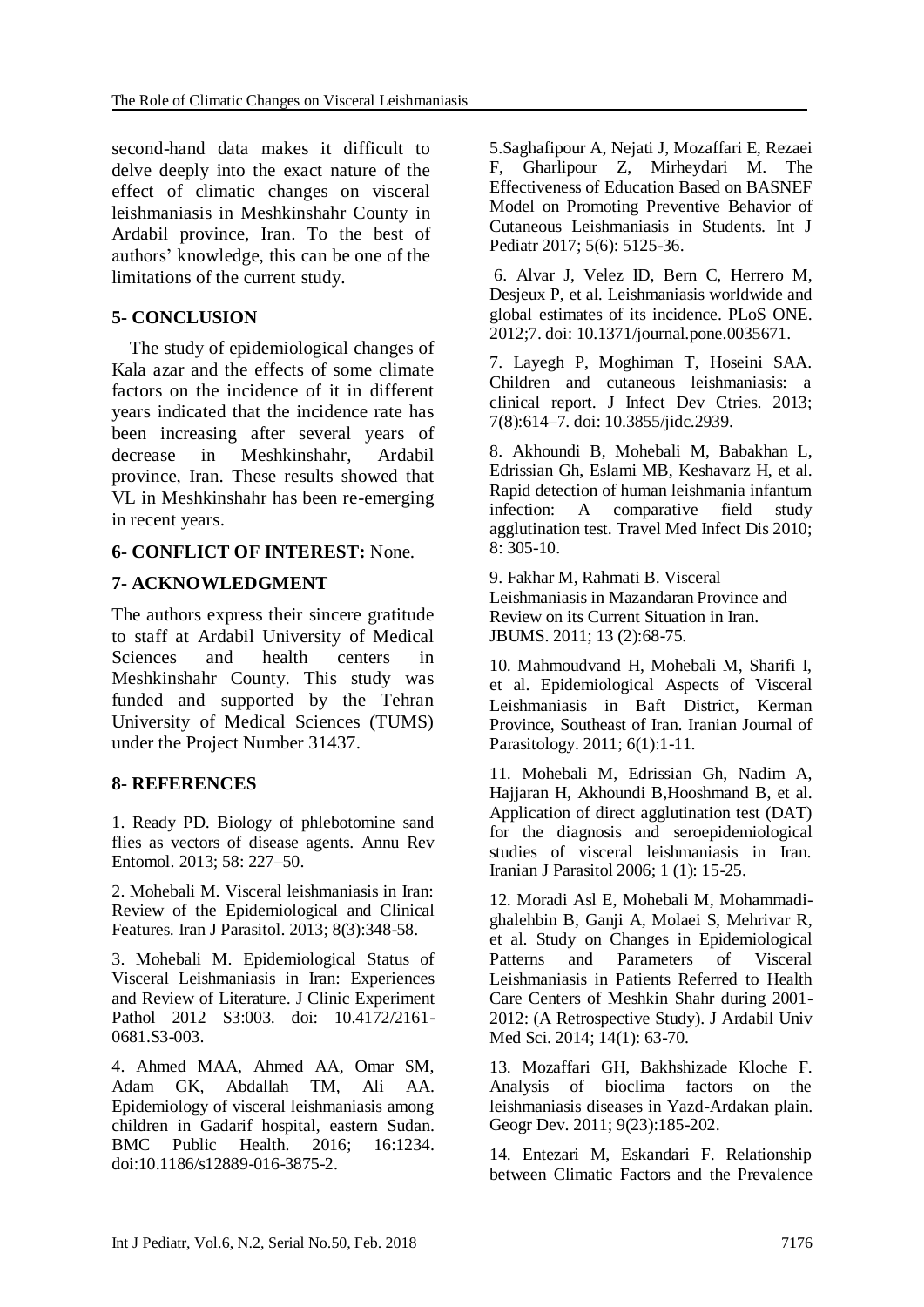of Cutaneous Leishmaniasis in Larestan City. J Mil Med. 2014; 16(2): 99-104.

15. Cardenas R, Sandoval CM, Rodriguez-Morales AJ, Franco-Paredes C. Impact of climate variability in the occurrence of leishmaniasis in northeastern Colombia. Am J Trop Med Hyg. 2006; 75(2):273-7.

16. Al-Jaser M H. Studies on the epidemiology of malaria and visceral leishmaniasis in Jizan area, Saudi Arabia. J King Saud Univ. 2006; 19(1):9-19.

17. Lindgren E, Naucke T, Menne B. Climate variability and visceral leishmaniasis in Europe. Report of the scientific working group on leishmaniasis. WHO, Geneva. Document TDR/SWG/04. 2004: 88-92.

18. Subhakar S, Srinivas T. Mapping of risk prone areas of kala-azar (Visceral leishmaniasis) in parts of Bihar state, India: an RS and GIS approach. J Vector Borne Dis. 2006; 43(3):115-22.

19. Islamic Republic of Iran. Weather Meteorological Organization. Available at: [http://www.weather.ir](http://www.weather.ir/)

20. Nadim A, Javadian E, Mohebali M, Momeni A. Leishmania Parasite and Leishmaniasis. 3th ed. Tehran: Nashr -e-Daneshgahi Pub: 2008; p. 100.

21. Den Boer M, Argaw D, Jannin J, Alvar J. Leishmaniasis impact and treatment access. Clinical Microbiology and Infection. 2011; 17(10):1471-77.

22. Molaei S, Mohebali M, Ganji A, Pourfarzi F, Emdadi D, Modares-sedrai N, et al. [Seroepidemiology of visceral leishmaniasis in Ardabil province during1986-2009]. Armaghan-e-Danesh Journal. 2010; 15 (3): 62- 72.

23. Kassiri H, Mortazavi HS, Ghorbani E. Study of epidemiological attributes of visceral leishmaniasis in meshkin-shahr county, ardebil province, north-west of Iran. Iranian Journal of Public Health. 2014; 43(2):192.

24. Tamook A, Ashenaie F, Yeganeh Moghadam J, Chiniforush M, Amini Sani N, Habibzadeh S. Clinical and Paraclinical Characteristics in Kalaazar Children in the Province of Ardabil. J Ardabil Univ Med Sci. 2007; 7(1):27-34.

25. Choobineh S, Mamishy S, Bahonar A, Safdari R, Rezayian M. Clinical and epidemiologic features of Kala-azar in children hospitalized at Children's Medical Center in Tehran during the years1988 to 2004. Iranian Journal of Pediatrics. 2005; 15(4): 332-8.

26. Ebrahimi S, Pour-Mohammadi A, Malekzadeh G, Hagh-BinS, Khosravani A. Epidemiological study of Kalaazar disease in children hospitalized in Shahid Beheshti Hospital Yasuj 1996-1999. Armaghan-e-Danesh Journal. 2003; 8(20): 39-45.

27. Mahami M, Moheb Ali M, Keshavarz H, Hajaran H, Akhoondi B, Zarei Z, Charedar S. A seroepidemiological survey of visceral leishmaniasis (KALA-AZAR) in Germi district, Ardabil Province. Journal of School of Public Health and Institute of Public Health Research. 2006; 4(1):45-55.

28. Mirsamadi N, Mohebali M, Attari M. R, Edrissian, G.H. Serological survey of Visceral leishmaniasis (kala-azar) in Azarshahr,Azarbaijan province, northwest of Iran. Iranian Journal of Hakim 2003; 6: 17-22.

29. Sharma MC, Gupta AK, Saran R, Sinha SP. The effect of age and sex on incidence of kala-azar. J Commun Dis.1990; 22(4):277-8.

30. Nick-Nafs P, Daei-Parizi M, Ahmadi A. A report on 40 cases of kala-azar in Kerman province. Journal of Kerman University of Medical Sciences 1993; 1(1): 30-7.

31. Tanir G, Taylan OA, Daglar E. Pediatric visceral leishmaniasis in Turkey. Pediatr Int. 2006; 48(1): 66-9.

32. Queiroz MJ, Alves JG, Correia JB. Visceral leishmaniasis: clinical and epidemiological features of children in an endemic area. J Pediatr (Rio J0). 2004; 80(2): 141-6.

33. Cardenas R, Sandoval CM, Rodriguez‐Morales AJ, Vivas P. Zoonoses and climate variability. Annals of the New York Academy of Sciences. 2008; 1149(1):326-29.

34. World Health Organization (WHO), Using Climate to Predict Disease Outbreaks: A Review (K. Kuhn, D. Campbell-Lendrum, A. Haines and J. Cox). WHO, Geneva, 2004.

35. Patz J, Campbell-Lendrum D, Gibbs H, Woodruff R. Health impact assessment of